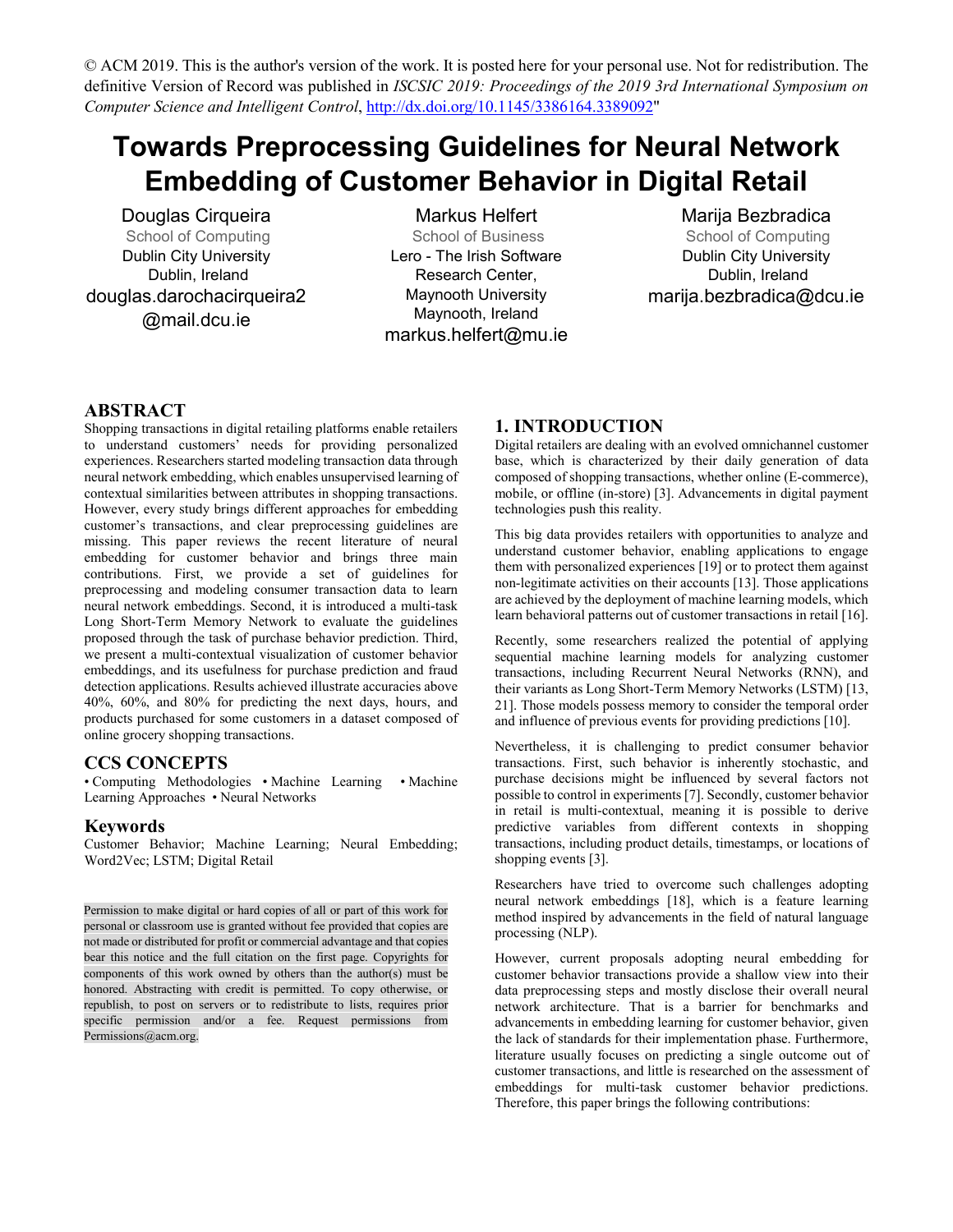- 1. Guidelines on how to preprocess consumer transaction data, and generate multi-context neural network embeddings for learning shopping behavior patterns;
- 2. A multi-task LSTM for learning neural embeddings for multicontext transactions. We aim to evaluate the embedding approach for predicting the next day of a week, hour and product categories purchased by a customer;
- 3. A first direction towards visualizing multi-context customer behavior embeddings.

Results illustrate accuracies above 40%, 60%, and 80% for learning customers next days, time of day, and purchase categories, respectively, in a dataset composed of online grocery shopping transactions. The contributions stated can support researchers on the implementation phase of neural embeddings, multi-task predictions, and a novel approach for the visualization of legitimate consumer behavioral patterns. Therefore, the goal is to support the application of neural embeddings to obtain a complete view of customers purchasing patterns, which can impact applications such as to visualize their needs or protect them from fraudulent transactions not matching their shopping behavior.

The rest of this paper is organized as follows: Section 2 brings a literature review containing the proposals mapped for the guidelines proposed; Section 3 presents the main contribution as the neural network embedding guidelines; Section 4 illustrates the experiments and results achieved, followed by Section 5 with conclusions.

#### **2. LITERATURE REVIEW**

In order to overcome challenges related to the stochastic and multicontextual nature of customer behavior, and inspired by NLP advancements, researchers started to adopt neural embeddings for learning shopping transaction patterns [2, 8, 9, 21]. Embeddings are dense vector representations, which map categorical variables to continuous real values or weights, which represent contextual relationships between variables in a dataset, or words in NLP [18]. Those embedding vectors have a specific number of dimensions, equal the number of weights, which is defined by the researcher. Each weight in a dimension may carry information towards a specific context, and for the value it represents. Figure 1 brings a classic example, where words have a stronger relationship in an embedding space due to the gender dimension.



**Figure 1. Embeddings related by gender [18].**

On the field of customer behavior prediction, researchers try to improve their models by learning those relationships between transaction items in purchase histories.

In [4], the authors propose a recommendation framework to detect sequential purchases based on the embedding of goods, and try to

recommend products based on previous items purchased. In [16], the authors generate embeddings of whole online user sessions, to detect if visitors will perform a purchase. The work of [9] generates embeddings for customer styles in the fashion industry. They apply an LSTM model to detect the next consumers' clothing styles to recommend them. In [24], the authors try to detect if a user's online shopping session will end up with a purchase or cart abandonment. For that, they generate embeddings of online sessions with a mixture of RNNs. [1] proposes a deep learning approach to purchasing histories to detect if customers will repeat orders for products previously bought via deals. Finally, [20] adopts neural embeddings to model the recency, frequency, and monetary variables from customer behavior (RFM). That is the closest proposal to this paper, as they adopt a multi-task neural network architecture, but for predicting the RFM variables. Those proposals have, in common, the embedding strategy identified as Single Transaction Embedding, for which Subsection 3.3 gives further details.

Furthermore, [21] is another example of purchase prediction within an online shopping session. The authors adopted an LSTM to classify users as clickers or buyers. [26] presents an RNN approach to predict and recommend the next locations for customers, based on their previous points of interest and check-ins. The authors on those proposals adopted the second approach identified for embedding customer behavior, which is Multiple Input Embedding (see Subsection 3.3).

The work of [11] illustrates a Gated Recurrent Unit (GRU) based recommender system focused on predicting subcategories of products for next customer purchases, such as accessories for cars. [25] presents the application of neural embeddings on product titles, and successfully employ those for the tasks of product purchase prediction and segmentation of products and customers. In the financing field, the work of [5] uses learned embeddings to detect similarities between banking customers based on their transactional data. They highlight the benefit of adopting embedding for clustering applications. Those proposals have, in common, the application of the third embedding approach identified, which is Pre-Trained Embeddings (see Subsection 3.3).

In summary, there is a diversity of applications for neural embeddings for customer behavior. The authors mostly focus on predicting the next products, locations, orders, or results of an online shopping session. We contribute to the literature by providing guidelines for the preprocessing stage of neural embedding learning, and assess them through a multi-task LSTM, rarely seem in the literature, for predicting the next day of a week, hour and product categories purchased by a customer.

# **3. NEURAL NETWORK EMBEDDINGS FOR CUSTOMER BEHAVIOR**

Through surveying the literature described in the previous section, it was possible to derive the guidelines presented in Figure 2. The critical aspects analyzed in each surveyed paper were: raw data features, preprocessing, data imputation, and processing steps to generate embeddings. Therefore, we derive four steps for preprocessing and learning embeddings for consumer behavior. Those guidelines were tested in the experiments section, which illustrates the performance of the three embedding strategies identified in the literature for purchase prediction, illustrated under the imputation step.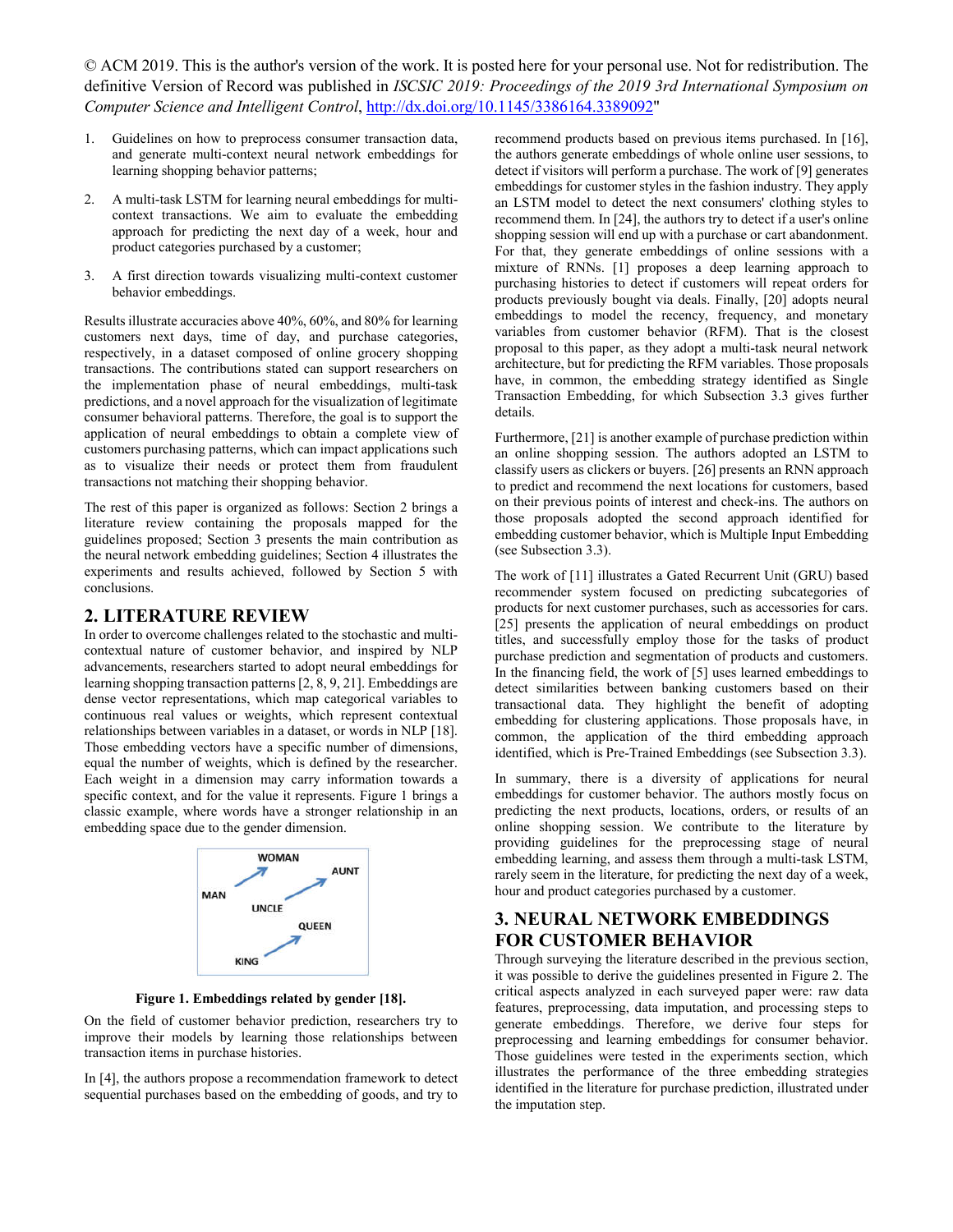

**Figure 2. Guidelines for learning neural network embedding of customer behavior.**

| <b>Prediction Variable</b>                                                | Day of Week | Hour | Purchase<br>Category |  |
|---------------------------------------------------------------------------|-------------|------|----------------------|--|
| Variable Entropy (How difficult is it to predict this variable)           | 2.23        | 1.06 | 2.85                 |  |
| Accuracy                                                                  |             |      |                      |  |
| Scenario 1: Single Transaction Embedding without week period              | 44%         | 56%  | 80%                  |  |
| Scenario 2: Single Transaction Embedding with week period                 | 38%         | 53%  | 82%                  |  |
| Scenario 3: Single Transaction Embedding with week period and days passed | 37%         | 50%  | 81%                  |  |
| Scenario 4: Multiple Inputs Embedding without week period                 | 28%         | 57%  | 81%                  |  |
| Scenario 5: Multiple Inputs Embedding with week period                    | 30%         | 54%  | 81%                  |  |
| Scenario 6: Multiple Inputs Embedding with week period and days passed    | 29%         | 50%  | 81%                  |  |
| Scenario 7: Pre-trained Embeddings (word2vec was applied [18])            | 32%         | 62%  | 82%                  |  |

|  |  | Table 1. Experiment results for the best hyperparameters of the LSTM model. |  |
|--|--|-----------------------------------------------------------------------------|--|
|  |  |                                                                             |  |

#### **3.1 Raw Data Features**

Raw features in consumer transactions are known for being multicontextual or dimensional [3]. Those dimensions are *Customer, Product, Time, Channel*, *and Location*. Each dimension provides information on consumer shopping behavior and enables the derivation of predictive features from different perspectives.

The *Customer* dimension relates to demographics attributes, such as age or gender. In an online shopping session, such attributes can relate to clicks performed by a customer. The *Product* dimension relates to the raw characteristics of products bought, including category or prices. The *Time* dimension supports the prediction of when events can happen based on previous transaction timestamps and seasonal patterns. The *Channel* dimension enables the assessment of what factors influence customer purchase likelihood when adopting different channels, such as mobile and online.

Finally, the *Location* dimension helps in identifying patterns according to the spatial placement of consumers, such as underlying relationships between their purchases and the influence of their zip code, city, or state location level.

Each of those dimensions might provide categorical or numerical variables, which are handled by the transformation step.

#### **3.2 Transformation**

As previously mentioned, to generate neural embeddings of consumer behavior, researchers got inspired by advancements in the field of NLP, which deals with textual data [18]. In the field of consumer behavior, the idea is to visualize transaction attributes as words, and a whole transaction as a sentence.

When dealing with categorical variables, this process is straightforward. However, if dealing with numerical features, it is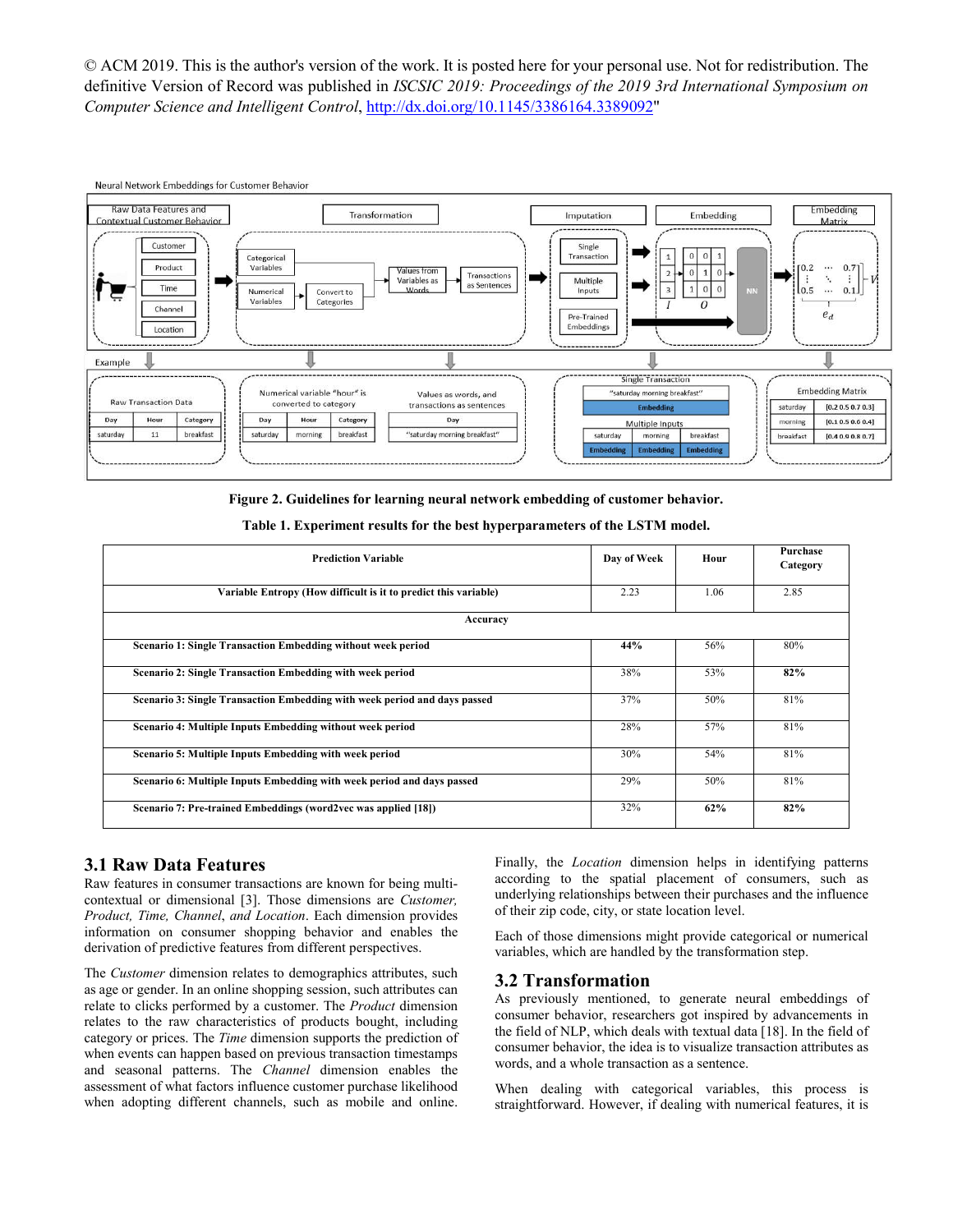necessary to derive categories out of the continuous values that a numerical feature can assume. For instance, some researchers split time stamps into bins representing the four periods of a day, like "morning", "afternoon", "evening" and "night" [21]. Amounts can be split according to their magnitudes, such as "high", "medium", or "low" amount [5]. The choice for deriving those categories is up to the researcher, and ideally, it should try to reflect the contextual meaning that continuous values may carry for an application domain. For example, if a variable represents the age of a customer, it is essential to consider what the company providing the dataset considers as "young" or "adult" before splitting the values according to their customer's profile.

#### **3.3 Imputation**

The next step is to provide the transformed data as input to a neural network embedding layer. From the literature identified, it was possible to derive three main strategies for this imputation stage. The first, Single Transaction Embedding, works by providing the predictive customer features as a single transaction to the embedding layer. In this case, all the feature values would have the same embedding dimension [4, 16, 9, 24, 1, 20]. The second strategy, identified as Multiple Input Embedding, works by providing each predictive variable individually to the embedding layer. In this case, the researcher has the freedom to define different embedding dimensions for every feature [21, 26].

Finally, some researchers prefer to work with the Pre-Trained Embeddings strategy [5, 11, 25]. In this case, the input for the model will already be embeddings. In practice, it is possible to load the embedding weights into an embedding layer of a predictive model and reuse them. That is how transfer learning is made possible: generating neural embeddings for a specific task and applying them to a different application [27].

#### **3.4 Embedding**

The next step is to learn and generate neural embeddings. It starts with the transformation of categorical feature values to integer values. Each transaction feature value will have a unique integer identifier (vector  $I$  in Figure 2). Further, those integer variables are converted to a one-hot encoding representation (vector  $O$  in Figure 2). All the cells in this vector will have value zero, except for the one representing the current value a variable is assuming, which is set up to one.

This one-hot encoding vector will be the input to a neural network model, which will learn an embedding matrix. Usually, this matrix is initialized with random weights. Some researchers try to set up the maximum and minimum range those weights can assume [21].

To learn those weights in the NLP field, researchers set up context words, a target word or context sentences, and try to learn the next word, context, or sentence to appear near those inputs, respectively [6, 9]. Words that often appear in the same context will have similar embeddings. In the case of customer shopping transactions, the context or target words is represented by the next values of transaction features. For example, given the attribute values "saturday", "morning" and "home\_neighborhood", the probability of a purchase category being "breakfast" can be learned. Therefore, customer transaction attributes that happen to be often in the same context, will have similar embeddings.

When adopting the strategies of Single Transaction and Multiple Input Embedding, the embedding matrix is learned during the

training time of a neural network model. In the literature investigated, those neural models are generally RNNs, LSTMs, or GRUs. Then, the embeddings matrix can be optimized through a backpropagation algorithm with a loss function, which guides the model in optimizing the matrix's weights to minimize the error between inputs and outputs, such as:

$$
\mathcal{L}(y, x) = \sum_{t=1}^{T} \mathcal{L}(y_t, x_t)
$$
 (1)

where  $x_t$  is the input,  $y_t$  output, and T the total of data instances.

The loss function depends on the type of output the neural network model provides. For instance, it should be a binary cross-entropy [14] for binary classification. That is the case when predicting if an online user session will finish with a purchase or not, or if a customer will repurchase a good. On the other hand, the loss function should be a categorical cross-entropy [14] for multiclass tasks, which is the case to detect which product category a user will buy next.

Finally, the learned embedding matrix  $M_{Vxe_d}$  will have dimension  $V$  equal to the total of values assumed by categorical variables (vocabulary), and dimension  $e_d$  equal to the embedding output width or dimension defined by the researcher. The embeddings learned in the previous step can be used through different strategies for understanding customer behavior. For example, they can directly serve as inputs to a further classifier, or they can be the inputs to the same neural network model used to learn them, for providing particular outputs.

#### **4. EXPERIMENTS AND RESULTS**

The guidelines in Figure 2 are tested, with the main difference from each experiment being the embedding strategies of Single Input, Multiple Input, and Pre-Trained Embeddings. The dataset adopted is the Instacart Online Grocery Shopping from 2017 [23], with 3,421,083 million orders of customers buying groceries through an American online platform. This dataset has 70% of customers rebuying products at least once.

It is selected for experiments the transaction history of the top 10 customers with the highest number of purchases, which gives a total of 30.659 unique orders. The reason is the focus of these experiments on primarily evaluating the embedding strategies identified. The transaction attributes adopted as predictive features are: day of a week ("sunday" to "monday"), hour of the day (split into 4 bins representing "morning", "afternoon", "night" and "dawn time"), and purchase categories (total of 21 categories). Two additional features are tested to enrich the contextual information around the customer behavior and to assess improvement on performance. Those are a feature for the day period on a week ("weekday" or "weekend"), and the number of days passed since the last customer transaction. The last scenario adopts the Pre-Trained Embedding strategy with all the features cited. That results in 7 experimental scenarios. Those predictive features are preprocessed following the guidelines provided in Section 3, as the example in Figure 2 shows. Therefore, the contextual dimensions adopted in these experiments, as illustrated in Subsection 3.1, are *Product* and *Time*.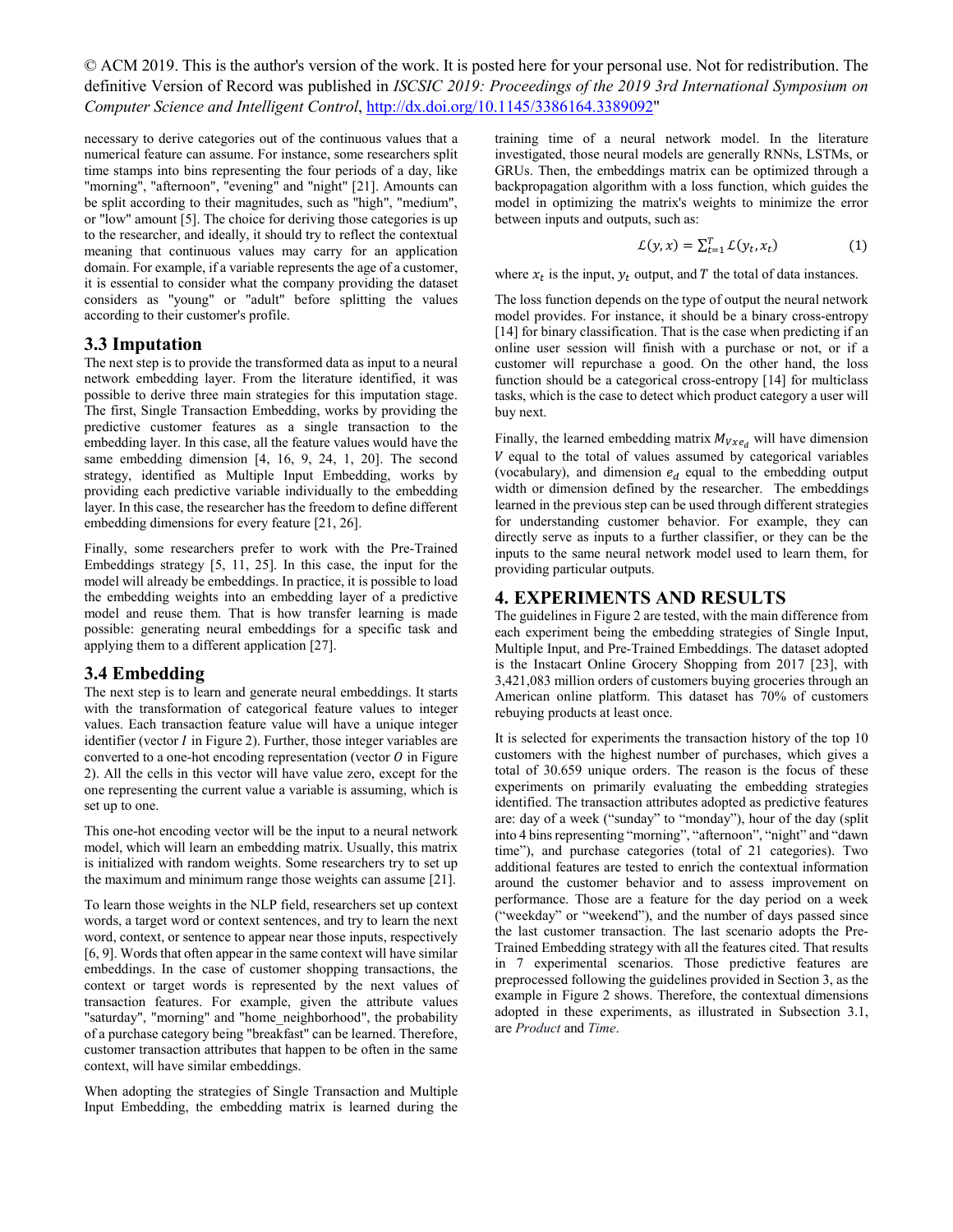The neural network model adopted to learn the embeddings is an LSTM, implemented via the Python Keras<sup>1</sup>library. The guidelines given are generalizable so that a researcher can change this model to a GRU or a vanilla RNN without harm. The reason for this choice is the fact that LSTMs have a mechanism to overcome the vanishing gradient problem [12], and to optimize the learning process of long and short-term patterns in sequences. The LSTM is trained with Adam optimizer [15]. A dropout layer with a rate of 20% is employed to avoid overfitting [22]. From every customer, 90% of their orders are used for training, and 10% for testing. After initial experiments, the best settings for the LSTM hyperparameters are 128 hidden units, and an embedding dimension of 20 for Single Transaction Embedding. For Pre-trained Embeddings, the dimension is also 20, with a context window of 5. The word2vec [18] model is applied for this scenario, implemented by the Python Gensim<sup>2</sup>library. For the Multiple Inputs case, the best dimensions are 6 for days of a week, 3 for hour of the day, and 10 for categories. The number of epochs is set to 100.

The LSTM architecture adopted is based on a multi-task classification problem. The aim is to learn and predict the next day of the week, the hour of the day, and purchase category in the customer transaction behavior. Therefore, the target outputs for the model are composed of three variables encoded as one-hot encoding vectors. In the case of purchase categories, a 21-hot encoding vector is used, as multiple categories can be present in an order. The activation functions adopted are categorical crossentropy for day and hour, and binary cross-entropy for categories.

It was computed the entropy of each target variable from all the orders used for experiments, to detect which would be the most difficult one to predict according to the diversity of choices in the customer transactions. Then, the metric of accuracy is adopted to assess the performance of predictions from the LSTM. Table 1 illustrates those results, from which the purchase category is the most difficult to predict, as expected.

Results in Table 1 illustrate that there are no best settings for predicting all the variables. However, scenario 1 is the best to predict the next day a customer will purchase, with 44% accuracy. For predicting the hour of a purchase and its categories, the best scenario is number 7 with pre-trained embeddings. Settings in scenario 2 perform well for the case of category prediction. Therefore, although some proposals in the literature have achieved higher accuracy than these results, they focus only on one of those variables. Here, it was possible to check the performance when applying a multi-task LSTM for multiple outputs on consumer behavior.

The final experiment focuses on analyzing the usage of pre-trained embeddings, which is the third strategy identified in the literature. In this case, the embeddings learned are given as input and output to an LSTM model. Figure 3 illustrates a t-SNE plot [17] of the embeddings learned for each feature value during training time, and the predicted embeddings for the transaction behavior of the 6th customer in the dataset.



**Figure 3. Embeddings as prediction output.**

From this chart, it is possible to visualize a novel possibility to analyze customer behavior. It was possible to extract two interesting areas from this chart. The red ellipse on the top indicates the embedding of the category predicted. It is closer to beverages and dairy eggs, which are two real categories purchased by customer 6<sup>th</sup> on this transaction. The red ellipse on the bottom shows the prediction embeddings for hour of the day and day of week closer to the categories produce and breakfast, which are two other categories acquired by the customer at this transaction.

Therefore, it is possible to visualize the predicted embeddings and their behavioral orientation towards a specific day of a week, hour, or product categories. That opens possibilities to investigate customer transaction patterns, and even protect them from fraudulent transactions, which could show up as outliers in the embedding space.

#### **5. CONCLUSIONS**

This paper provides data preprocessing guidelines towards working with neural network embeddings and multi-task predictions to handle shopping transactions and visualize consuming patterns. Embeddings can be robust for customer purchase prediction, as they reveal relationships between multiple dimensions in customer behavior. From the literature review, plus experiments performed, the main findings are:

- There is not a consensus for what is the ideal embedding dimension. Some researchers adopt heuristics, such as it should be at least *m*-1, where *m* is the total of values assumed by categorical variables. In the end, it is better to define that through empirical evidence and experiments;
- The addition of more context to predictive embedding features on the same dimension, or numerical variables combined with embeddings, did not improve accuracy as it was expected. That is the case of the week period and days passed variables;
- Multi-task settings are challenging for predictive models. However, Single Transaction and Pre-Trained Embeddings are promising for multi-task prediction with LSTMs for

<sup>2</sup> https://radimrehurek.com/gensim/index.html

 <sup>1</sup> https://keras.io/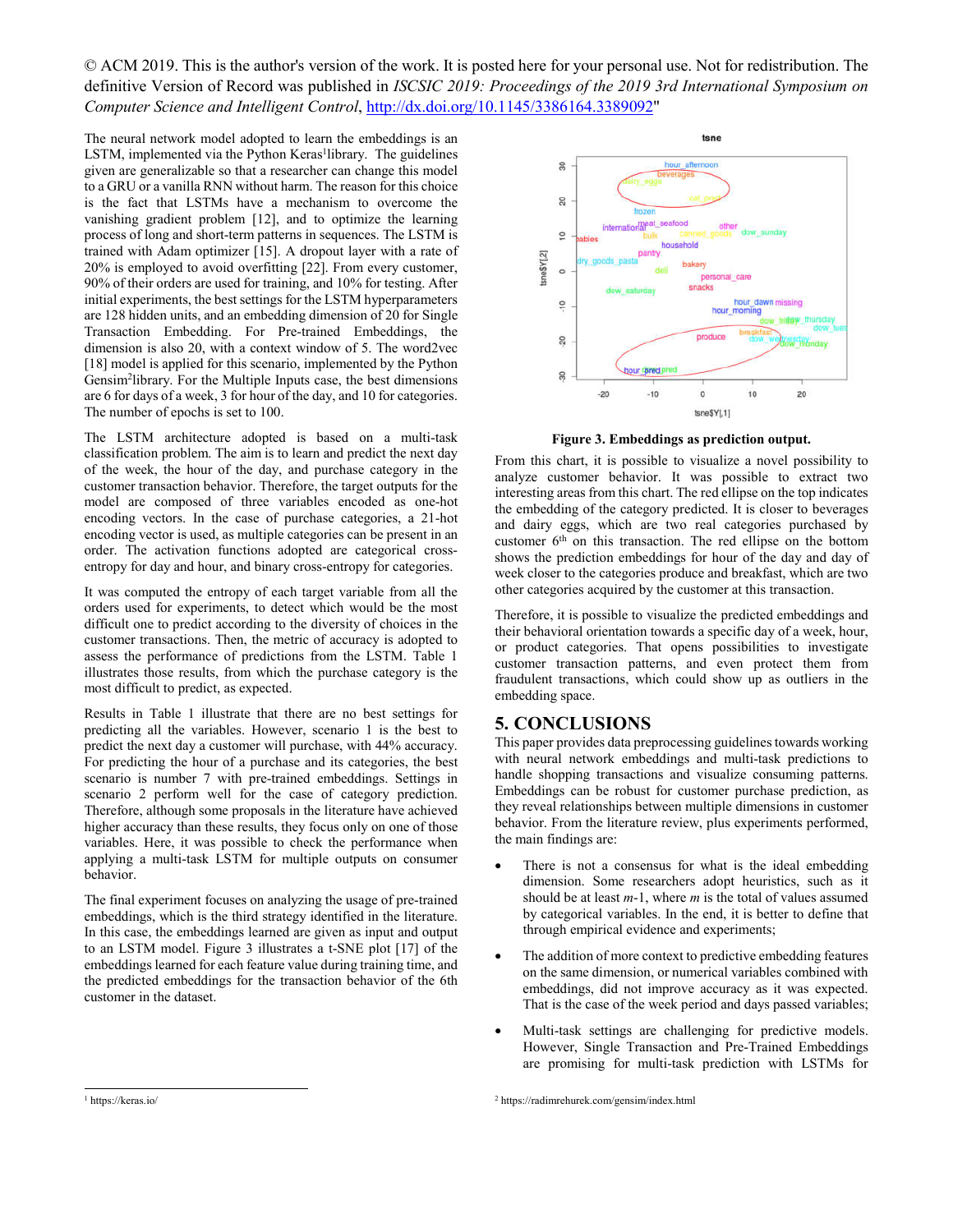customer behavior. We consider a further investigation of the combination of both approaches;

- Literature mentions the need for a massive dataset for learning embeddings. In fact, it seems 30.000 transactions were not sufficient to detect significant performance differences between the three embedding strategies identified. However, it was still possible to obtain reasonable accuracy, over 60% and 80%, with a smaller dataset for predicting the hour and purchase categories, plus visualization of customer behavior in the embedding space. That reinforces the potential of this approach for consumer behavior learning;
- The usage of embeddings increases the range of possibilities for outputs from predictive models for customer behavior, beyond binary outcomes and probabilities. Their visualization enables the detection of relationships from products to products, products to times, and times to times. For instance, that can enable the multi-context understanding of shopping patterns such as products bought together and in specific times.

As future work, it will be performed an investigation of multicontext embeddings in learning consumer behavior, considering the impact of additional dimensions, such as location and customer attributes. It is planned to increase the number of customers and dataset size for evaluating the embedding approaches. Although embedding weights can reveal hidden relationships between variables, they are not interpretable. That is a potential research direction in this area for consumer behavior. Finally, it would be interesting to evaluate these guidelines for transaction fraud detection in retail.

#### **ACKNOWLEDGMENTS**

This research was supported by the European Union Horizon 2020 research and innovation programme under the Marie Sklodowska-Curie grant agreement No. 765395; the industry partner Raiffeisenlandesbank Oberösterreich AG; and supported, in part, by Science Foundation Ireland grant 13/RC/2094.

#### **REFERENCES**

- [1] Anand, Gaurangi, et al. "Deep temporal features to predict repeat buyers." NIPS 2015 Workshop: Machine Learning for eCommerce. 2015.
- [2] Barkan, Oren, and Noam Koenigstein. "Item2vec: neural item embedding for collaborative filtering." 2016 IEEE 26th International Workshop on Machine Learning for Signal Processing (MLSP). IEEE, 2016.
- [3] Bradlow, Eric T., et al. "The role of big data and predictive analytics in retailing." Journal of Retailing 93.1 (2017): 79- 95.
- [4] Chen, Xu, et al. "Sequential recommendation with user memory networks." Proceedings of the eleventh ACM international conference on web search and data mining. ACM, 2018.
- [5] Dayioglugil, Ali Batuhan, and Yusuf Sinan Akgul. "Continuous Embedding Spaces for Bank Transaction Data." International Symposium on Methodologies for Intelligent Systems. Springer, Cham, 2017.
- [6] Devlin, Jacob, et al. "Bert: Pre-training of deep bidirectional transformers for language understanding." arXiv preprint arXiv:1810.04805 (2018).
- [7] Erevelles, S., Fukawa, N., & Swayne, L. (2016). Big Data consumer analytics and the transformation of marketing. Journal of Business Research, 69(2), 897-904.
- [8] Guo, Cheng, and Felix Berkhahn. "Entity embeddings of categorical variables." arXiv preprint arXiv:1604.06737 (2016).
- [9] Heinz, Sebastian, Christian Bracher, and Roland Vollgraf. "An LSTM-based dynamic customer model for fashion recommendation." arXiv preprint arXiv:1708.07347 (2017).
- [10] Hochreiter, S., & Schmidhuber, J. (1997). Long short-term memory. Neural computation, 9(8), 1735-1780.
- [11] Huang, Jin, et al. "Taxonomy-aware multi-hop reasoning networks for sequential recommendation." Proceedings of the Twelfth ACM International Conference on Web Search and Data Mining. ACM, 2019.
- [12] Ian Goodfellow, Yoshua Bengio, and Aaron Courville. 2016. Deep Learning . MIT Press. http://www.deeplearningbook.org.
- [13] Jurgovsky, Johannes, et al. "Sequence classification for credit-card fraud detection." Expert Systems with Applications 100 (2018): 234-245.
- [14] Keras.io. (2019). Losses Keras Documentation. [online] Available at: https://keras.io/losses/ [Accessed 14 Jul. 2019]
- [15] Kingma, Diederik P., and Jimmy Ba. "Adam: A method for stochastic optimization." arXiv preprint arXiv:1412.6980 (2014).
- [16] Lang, Tobias, and Matthias Rettenmeier. "Understanding consumer behavior with recurrent neural networks." Workshop on Machine Learning Methods for Recommender Systems. 2017.
- [17] Maaten, Laurens van der, and Geoffrey Hinton. "Visualizing data using t-SNE." Journal of machine learning research 9.Nov (2008): 2579-2605.
- [18] Mikolov, Tomas, et al. "Distributed representations of words and phrases and their compositionality." Advances in neural information processing systems. 2013.
- [19] Rodríguez-Torrico, P., Cabezudo, R. S. J., & San-Martín, S. (2017). Tell me what they are like and I will tell you where they buy. An analysis of omnichannel consumer behavior. Computers in Human Behavior, 68, 465-471.
- [20] Salehinejad, Hojjat, and Shahryar Rahnamayan. "Customer shopping pattern prediction: A recurrent neural network approach." 2016 IEEE Symposium Series on Computational Intelligence (SSCI). IEEE, 2016.
- [21] Sheil, Humphrey, Omer Rana, and Ronan Reilly. "Predicting purchasing intent: automatic feature learning using recurrent neural networks." arXiv preprint arXiv:1807.08207 (2018).
- [22] Srivastava, Nitish, et al. "Dropout: a simple way to prevent neural networks from overfitting." The journal of machine learning research 15.1 (2014): 1929-1958.